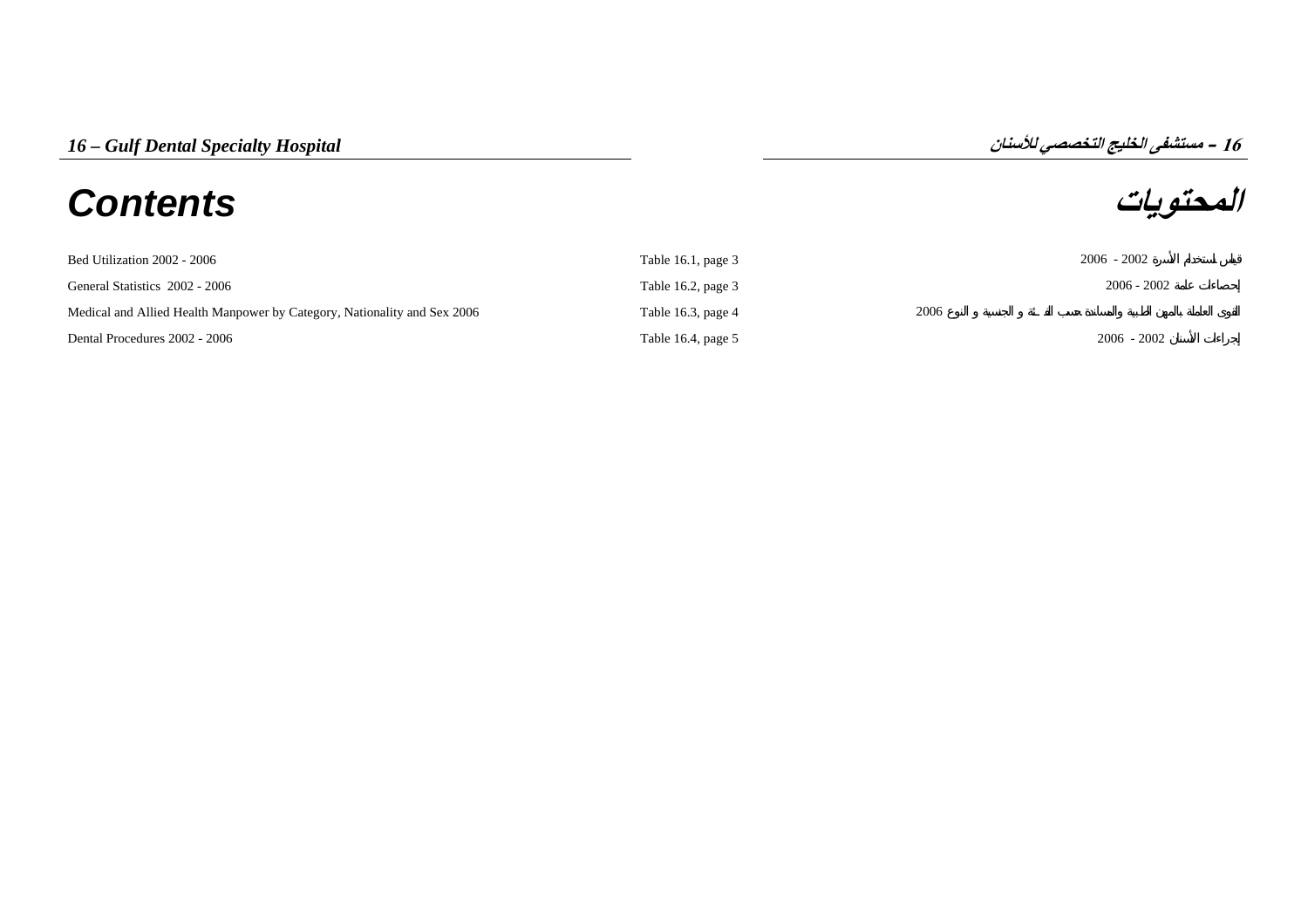## **Table 16.1 2006 - 2002Bed Utilization 2002 - 2006**

<span id="page-1-0"></span>

| <b>Description</b>      | 2006  | 2005  | 2004  | 2003    | 2002  |
|-------------------------|-------|-------|-------|---------|-------|
| Total admissions        | 28    | 31    | 15    | 3       | 11    |
| Total discharges        | 28    | 31    | 15    | 3       | 11    |
| Number of beds          | 10    | 10    | 10    | 10      | 10    |
| Bed days available      | 3,650 | 3,650 | 3,660 | 3,650   | 3,650 |
| Patient days-overnight  |       |       |       |         |       |
| Patients days < 1 day   | 28    | 31    | 15    | 3       | 11    |
| Total patients days     | 28    | 31    | 15    | 3       | 11    |
| Bed occupancy rate      | 0.8   | 0.8   | 0.4   | 0.1     | 0.3   |
| Turnover rate           | 2.8   | 3.1   | 1.5   | 0.3     | 1.1   |
| Turnover interval       | 129.4 | 116.7 | 243.0 | 1,215.7 | 330.8 |
| Average daily admission | 0.1   | 0.1   | 0.04  |         |       |
| Average daily discharge | 0.1   | 0.1   | 0.04  |         |       |
| Average length of stay  | 1.0   | 1.0   | 1.0   | 1.0     | 1.0   |

#### **Table 16.2**

**2006 - 2002 General Statistics 2002 - 2006**

| <b>Description</b>         | 2006      | 2005      | 2004  | 2003  | 2002  |  |  |  |
|----------------------------|-----------|-----------|-------|-------|-------|--|--|--|
| Total out-patient visits   | 11,380    | 9,988     | 9,756 | 8,807 | 6,820 |  |  |  |
| Total admissions           | 28        | 31        | 15    |       | 11    |  |  |  |
| Laboratory reports         | <b>NA</b> | <b>NA</b> | 13    | 3     | 5     |  |  |  |
| Radiology procedures       | 1,404     | 1,479     | 1,526 | 1,184 | 1,120 |  |  |  |
| Operations (Major / Minor) | 28        | 31        | 15    | 3     | 11    |  |  |  |

*(NA) the laboratory reports were brought by the patients themselves.* . *(NA)*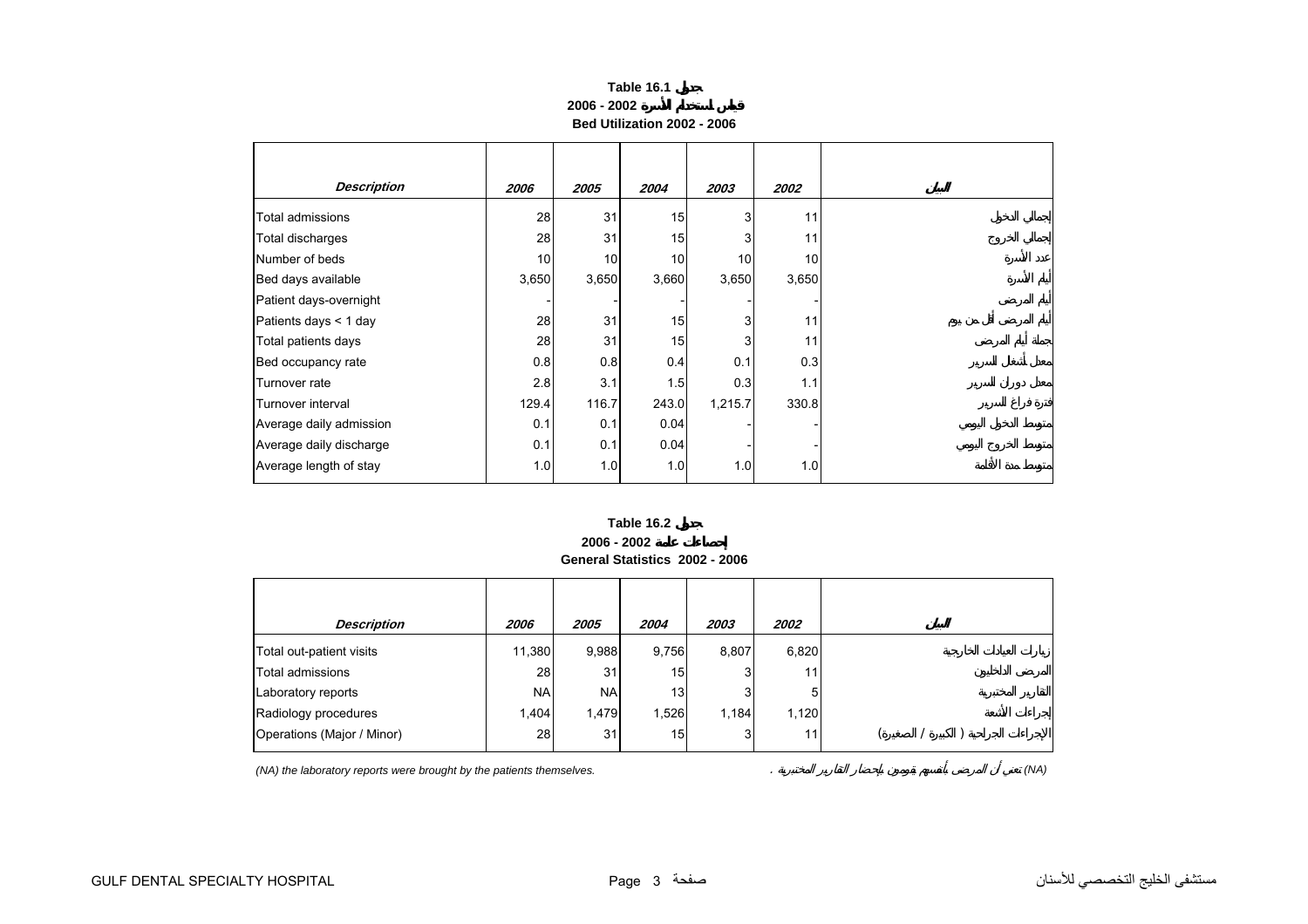# **جدول 16.3 Table القوى العاملة بالمهن الطبية والمساندة حسب الفـئة <sup>و</sup> الجنسية <sup>و</sup> النوع <sup>2006</sup> Medical and Allied Health Manpower by Category, Nationality and Sex 2006**

<span id="page-2-0"></span>

|                                 | <b>Total</b> |        |                | Non-Bahraini    |                 |                | <b>Bahraini</b> |        |      |  |
|---------------------------------|--------------|--------|----------------|-----------------|-----------------|----------------|-----------------|--------|------|--|
|                                 |              |        |                |                 |                 |                |                 |        |      |  |
|                                 |              |        |                |                 |                 |                |                 |        |      |  |
| Category                        | <b>Total</b> | Female | Male           | <b>Total</b>    | Female          | Male           | <b>Total</b>    | Female | Male |  |
| Dentists                        | 91           | 31     | 6              |                 |                 | 6              | ີ               |        |      |  |
| Nurses*                         | 13           | 13     |                | 13 <sub>1</sub> | 13 <sub>l</sub> |                |                 |        |      |  |
| Lab technologists & Technicians | 3            |        | $\overline{2}$ | $\mathbf{2}$    |                 | 2 <sub>1</sub> |                 |        |      |  |

*\* Nurses excluding practical nurses and other grades below staff nurse.* . : *\**